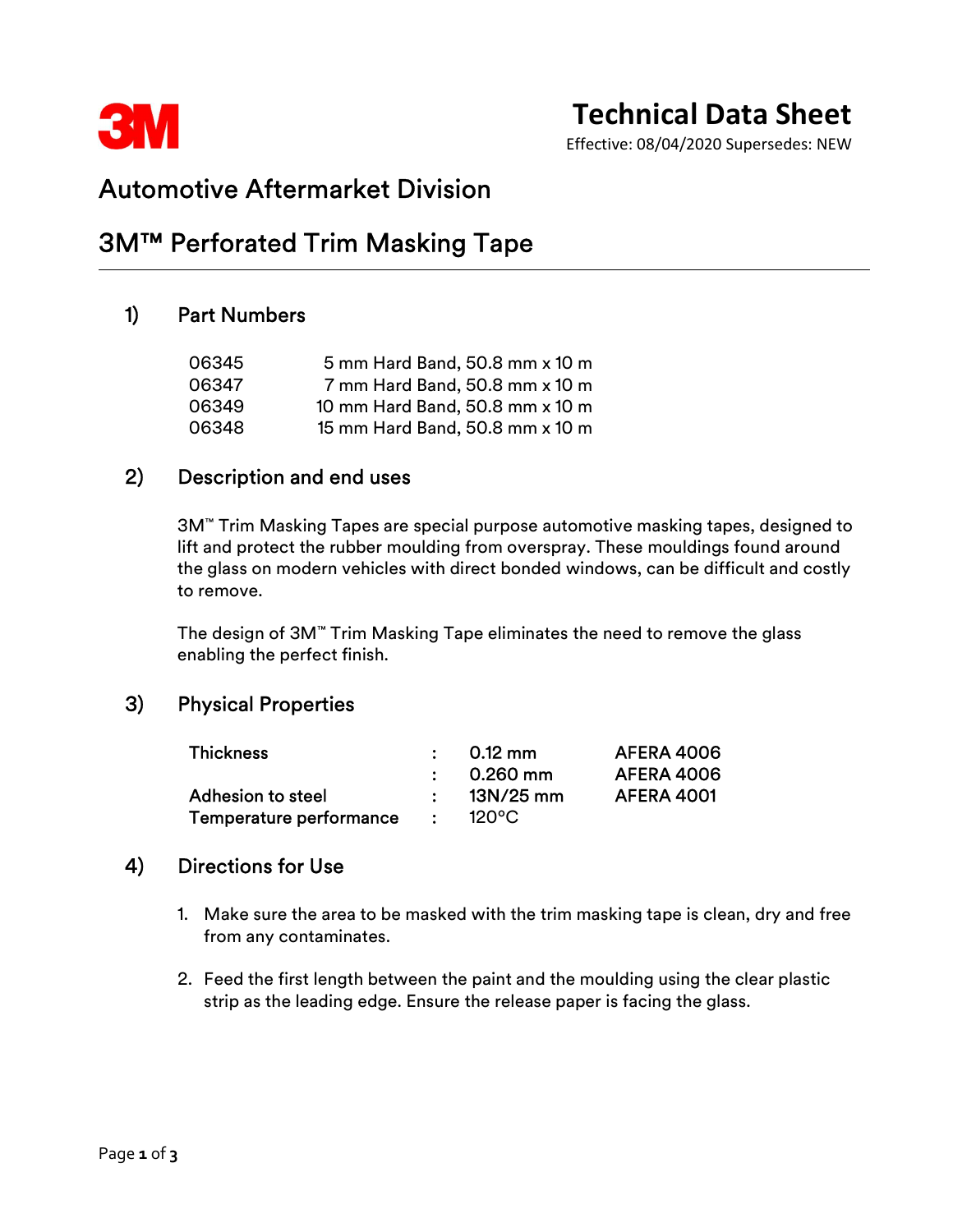

Effective: 08/04/2020 Supersedes: NEW

- 3. Keep inserting to all of the plastic strip is behind the moulding, carefully remove the liner paper from the product taking care not to pull the strip back out again.
- 4. Gently pull the blue plastic backing towards the glass to generate a gap between the paint work and the moulding.
- 5. Once a small gap can be seen between the paint and the moulding, stick the adhesive face onto the glass to hold in place.
- 6. Using the gap generated by the first strip of TMT, insert the next strip behind the first sliding it along the aperture until it just overlaps the first strip by 2-3mm.
- 7. Repeat step 6 until the required area is masked.

**Tip:** To help to identify the appropriate size that is best suited to the job, put a short length (approx. 50 mm) from each roll size and insert behind the rubber.

#### 5) Storage

 Store in clean dry place. Temperature of 21°C and 50 percent relative humidity are recommended.

#### 6) Safety

 1. When using solvents etc. for cleaning the surface prior to the application of the Trim masking tape, care must be taken to avoid contact with the skin and eyes. The correct PPE must be worn at all times.

2. After removing the TMT from the vehicle, as it may now be contaminated with paint waste it should be disposed of in accordance to local authority / country legislation.

#### 3MTM Perforated Trim Masking Tape is designed FOR PROFESSIONAL USE **ONLY**